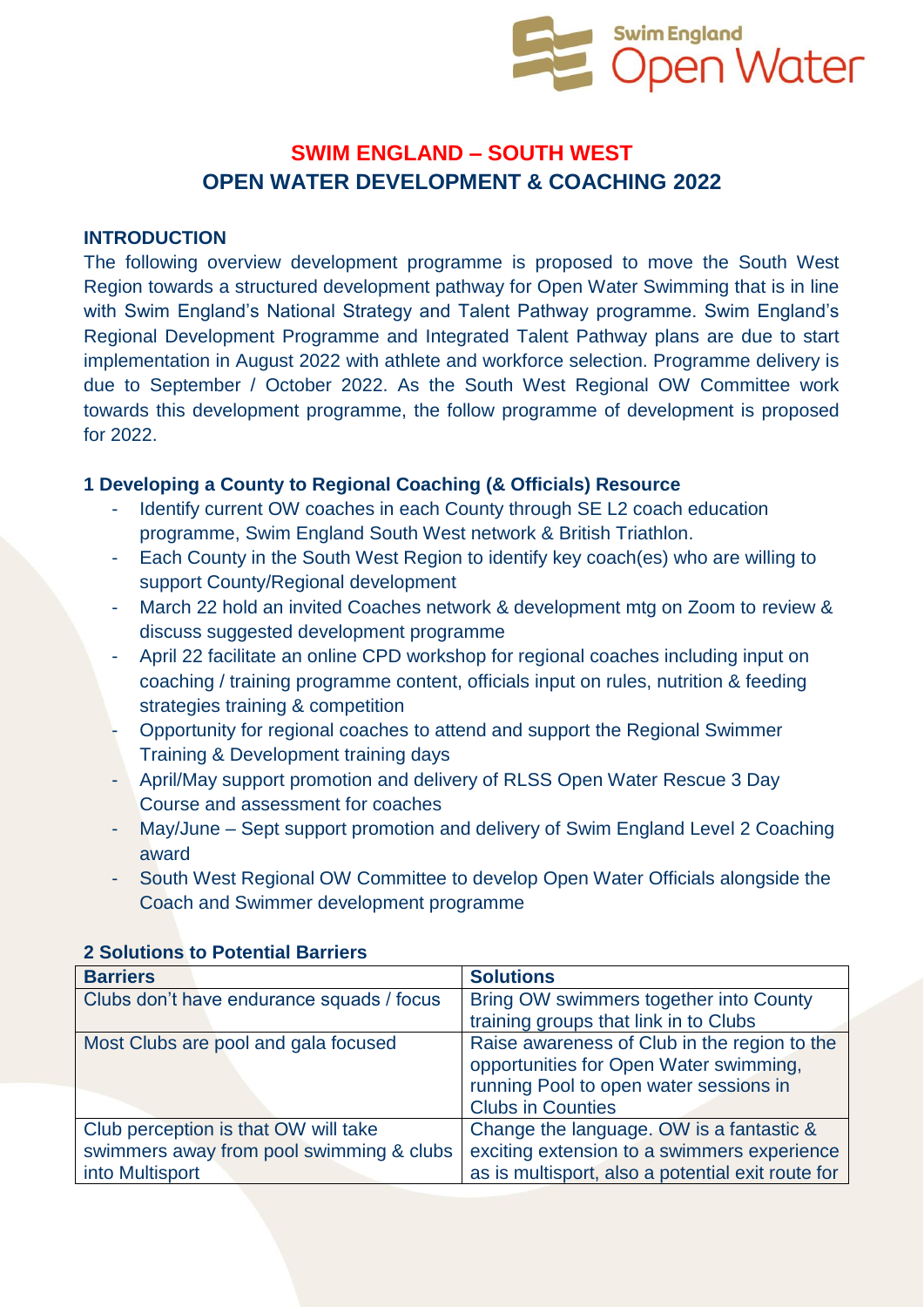|                                                                  | those who won't make highest level of pool<br>competition swimming                                                                                                   |
|------------------------------------------------------------------|----------------------------------------------------------------------------------------------------------------------------------------------------------------------|
| <b>Lack of Club coaches</b>                                      | SE L2 Coaching module, supporting Club<br>coaching development as per proposals                                                                                      |
| Pool time & cost, taking swimmers out of<br>pool lane programmes | A lot of swim training needs to still be done<br>in pool training sessions with OW<br>experience/skills developed alongside<br>conditioning                          |
| Lack of County / Regional Events                                 | Look at whole range of racing opportunities<br>not just South West and SE                                                                                            |
| Lack of safe venues                                              | Increase in number of well managed /<br>accredited OW swim sites & programmes<br>South West has some excellent venues and<br>a wide variety of OW swim opportunities |
| Lack of officials & volunteers                                   | Develop alongside proposed programme                                                                                                                                 |
| Cost of equipment wetsuits etc                                   | <b>Potential for Sponsorship</b>                                                                                                                                     |

### **3 Recruiting Open Water Swimmers & Providing a Development Pathway**

- May 2022 Pool 2 Open Water Regional Workshop
- June 2022 Regional Swimmer Development Day Vobster Quay: OW confidence & safety, equipment, technique adaptations, racing skills, starts, turns, sighting etc OW competition preparation, race rules, race strategy & tactics, course orientations/prep, swimming in different conditions, feeding

## **4 Creating Opportunities to Train & Race (County to Regional, Regional to National)**

- June/July/August local time trial events to build on Regional Champs
- Potential for invited athletes to attend an additional training event in prep for nationals

## **Dates and detail of proposed Regional Development Programme Initial online Regional Coach Mtg – March 29th Zoom**

Initial online regional coaches networking meeting to discuss development programme, shared best practice and shape online CPD meeting

## **Regional Coaching Online Mtg and CPD – April 19th Zoom**

Workshop content to be shaped by the initial online coaching meeting but to include Pool to OW training strategies, OW training next generation, fueling & feeding

# **RLSS Open Water Rescue 3 Day Course & Assessment – April 30th /May 1st & 14th Vobster Quay**

RLSS Open Water Rescue course for open water coached and lifeguards including assessment

Participants cost £180:00 including resources and assessment